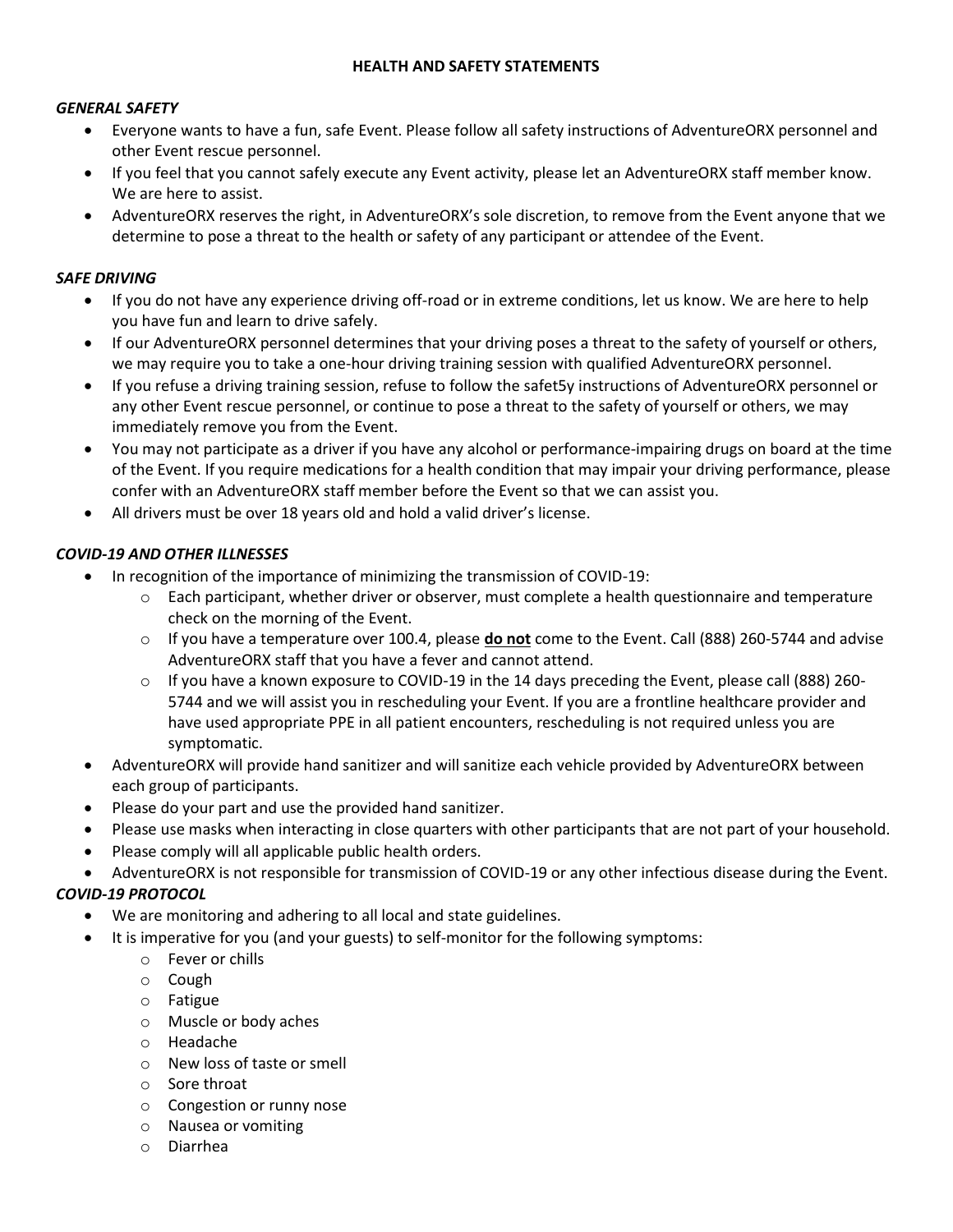• Call (888) 260-5744 to reschedule at no charge should you be experiencing any of the symptoms listed above at the time of your event.

# **OWNER DEPOSITS AND FEES**

- Verified owners of an all-new Bronco, Bronco Sport Badlands or Bronco Sport First Edition will receive an Owner Credit to cover the cost of the Off-Roadeo experience. All other associated event costs are dependent on the following conditions:
	- $\circ$  If you have already taken delivery of a qualifying Bronco, you will need to pay a \$150 Owner Deposit (refunded after attending your Off-Roadeo event) and a \$35 Reservation Fee.
	- $\circ$  If you have not yet taken delivery of a qualifying Bronco, you will need to pay a \$200 Owner Deposit (refunded after taking delivery of vehicle) and a \$35 Reservation Fee.
- When finalizing your reservation, you may also select an optional \$75 Vehicle Damage Waiver.
- Additionally, you may add up to 3 accompanying guests to your reservation. Your first Guest Fee is \$395 plus tax; a second and third guest may be added for \$295 each plus tax.
- Please note that all Off-Roadeo participants will be responsible for lodging and travel to and from the event.

# **CANCELLATION AND RESCHEDULING POLICIES**

- Cancellation Policy:
	- $\circ$  61+ Days Before Your Off-Roadeo Reservation Canceling your Off-Roadeo reservation 61+ days in advance will result in a full refund of any deposits you have made.
	- $\circ$  15–60 Days Before Your Off-Roadeo Reservation Canceling your reservation between 15 and 60 days in advance will result in a \$75 cancellation fee, which will be deducted from your refundable owner deposit.
	- $\circ$  14 Days or Less Before Your Off-Roadeo Reservation Canceling within 14 days of your reservation (including a no-show to the event) will result in a \$150 cancellation fee, deducted from your refundable owner deposit. All other event costs (e.g. Guest Fees) will be non-refundable, except the optional vehicle damage waiver. Owners who cancel in advance will retain complimentary attendance of Bronco Off-Roadeo, for as long as they are eligible.
- Rescheduling Policy:
	- o 15+ Days Before Your Off-Roadeo Reservation You may reschedule your Off-Roadeo event one time without incurring a fee. Additional rescheduling requests will result in a \$35 administrative fee per occurrence.
	- $\circ$  14 Days or Less Before Your Off-Roadeo Reservation You may reschedule your Off-Roadeo event for a \$100 rescheduling fee per person (Owner & Guests). Owners who reschedule will retain complimentary attendance of Bronco Off-Roadeo, for as long as they are eligible, regardless of when they reschedule.
- Guest information can be edited at any time. If you need to remove a guest from your reservation, the following terms will apply:
	- $\circ$  14+ days before your reservation: Your guest fee will be fully refunded, and no additional fees will apply.
	- $\circ$  Less than 14 days before your reservation: For each canceled guest, a \$150 cancellation fee will be deducted from each refundable guest fee.
	- $\circ$  Same day: For same-day cancellations (or a no-show to the event), your guest fee will not be refunded.

## **RETURN POLICY**

We want you to be happy with your Bronco Off-Roadeo purchase. If it isn't quite what you expected, we offer returns or exchanges in most cases.

#### **For items purchased at one of our Bronco Off-Roadeo locations:**

- Items can be returned or exchanged within 7 days of purchase.
- Please contact (info@broncooffroadeo.com) for a Return Authorization.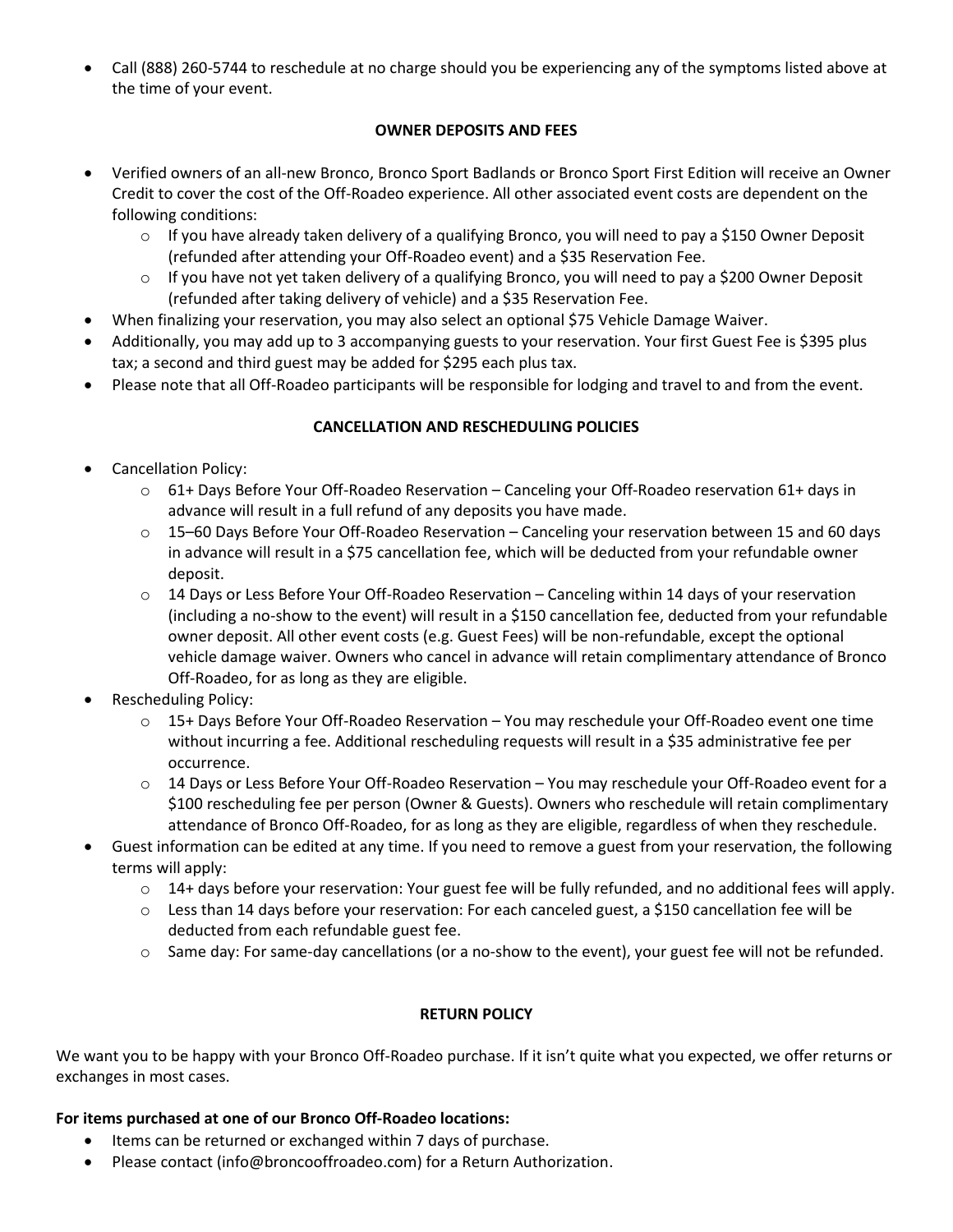- All returns or exchanges must be shipped back to us within 10 business days of receiving written approval for the return or exchange.
- If a shipping label is required, the shipping cost will be deducted from the total credit due.
- Certain products can't be returned or exchanged. These include:
	- o Perishable items, including food or drink items, unless the item is defective
	- o Personalized items
	- o Items that were marked as "Final Sale" at the time of purchase
- Items must be returned in new and unused condition, with all original packaging and tags attached.
- Bronco Off-Roadeo reserves the right to refuse any returns which do not meet our return policy requirements, or are returned without an RMA.

# **For web orders shipped to United States addresses, including APO, FPO and DPO addresses:**

- Most items can be returned or exchanged if requested within 21 days of delivery.
- All returns or exchanges must be shipped back to us within 10 business days of receiving written approval for the return or exchange.
- If a shipping label is required, the shipping cost will be deducted from the total credit due.
- Certain products can't be returned or exchanged. These include:
	- o Perishable items, including food or drink items, unless the item is defective
	- o Personalized items
	- o Items that were marked as "Final Sale" at the time of purchase
- Items must be returned in new and unused condition, with all original packaging and tags attached.
- Initial shipping charges cannot be refunded.
- Bronco Off-Roadeo reserves the right to refuse any returns which do not meet our return policy requirements, or are returned without an RMA.

## **Returns**

- We will refund the original payment method, subject to an \$8 return fee.
- If you prefer, we will offer you a credit you can use at the web store, without the \$8 return fee. Please note web store credit can only be redeemed online at [www.broncooffroadeo.com.](http://www.broncooffroadeo.com/)
	- To return an item please email info@broncooffroadeo.com with:
		- o Your order number
		- o Item(s) you wish to return
		- o Reason for your return
		- o Your preferred credit method
		- $\circ$  Once approved, you will be contacted via email with a prepaid shipping label and next steps
		- $\circ$  Upon receiving the shipping label and securely packaging your item(s), make sure to include your original invoice or order confirmation to prevent any delays in the returns process
		- $\circ$  We will process your return once it is received and evaluated at our warehouse
		- o Refunds can take up to 10 business days to appear in your account

## **Exchanges**

- We are happy to exchange a product for a different size or color, as long as the requested item is in stock.
- To request an exchange, please email info@broncooffroadeo.com with details regarding the desired item and the item you will be returning.
- Exchanges are processed upon our receipt of returned item(s) and are based on stock availability. Exchanged items are shipped free of charge.
- A maximum of one exchange per item will be allowed.

## **Canada, Mexico and other locations**

- We regret that we are not able to offer exchanges or returns for products shipped to Canada, Mexico, or other, non-U.S. locations.
- All orders shipped to Canada, Mexico and other non-U.S. locations are considered Final Sale.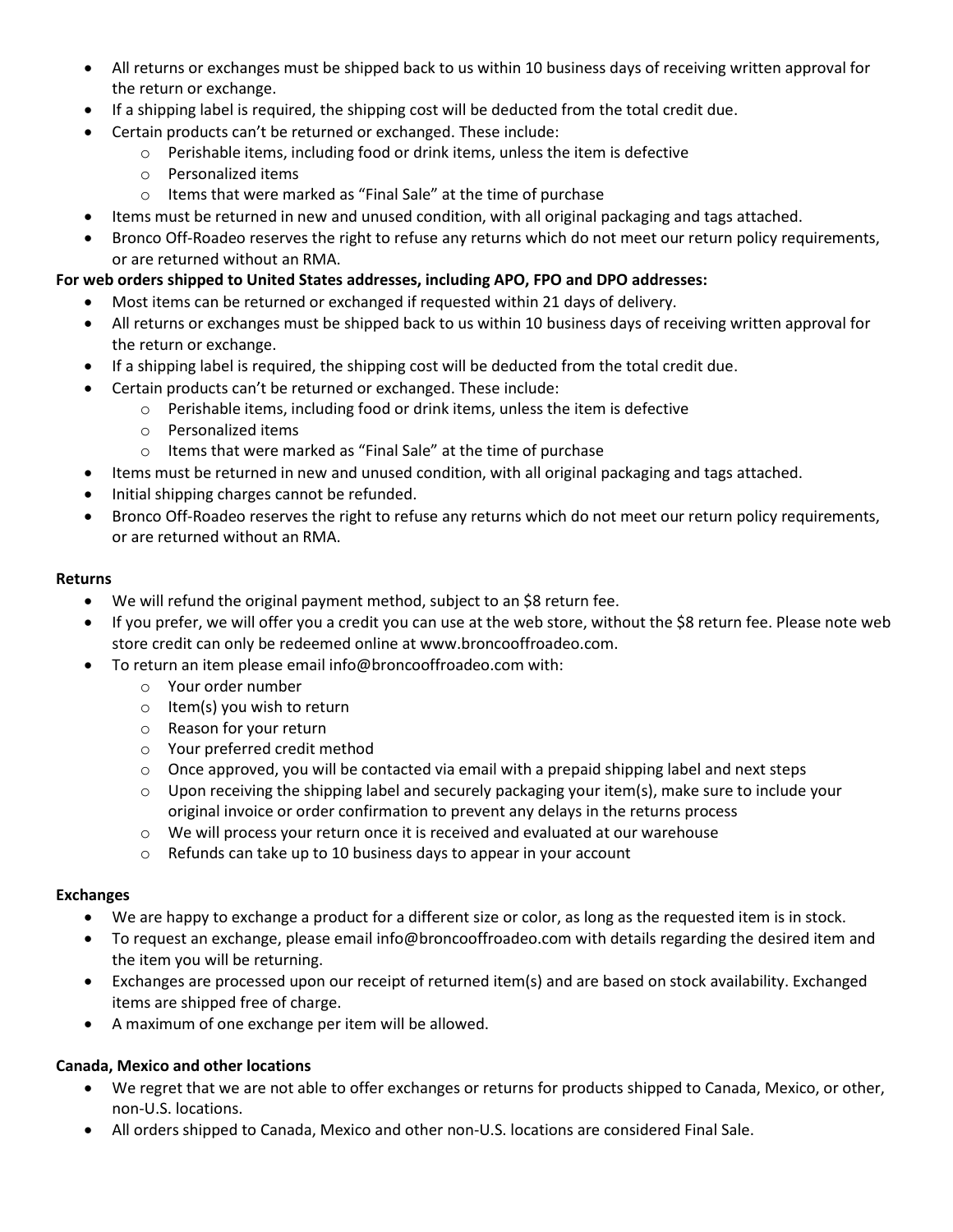### **Defective Items**

• If an item is received damaged or defective, please contact customer service immediately at info@broncooffroadeo.com or at (888) 260-5744.

### **Returned to Sender / Refused Packages**

- Orders refused or deemed undeliverable by UPS will be returned to our warehouse. All packages returned to our warehouse will be treated as returns. We will return the items to stock for web store credit less an \$8 restocking fee.
- Contact us if you have any questions regarding your return or exchange. We're available 9am–5pm EST Monday–Friday (excluding public holidays) at (888) 260-5744

#### **WEATHER AND UNANTICIPATED EVENTS**

- In the event of severe or inclement weather, AdventureORX may determine that it is in the best interest of safety to either delay or suspend an Event.
- AdventureORX personnel have the authority to mitigate on-course risks, including those related to lightning and high winds. All participants must comply with the directions of AdventureORX personnel that are intended to mitigate identified course hazards.
- AdventureORX is not liable for any failure which occurs as a result or consequence of any cause beyond the control of AdventureORX, including strikes, labor disputes, government restrictions or regulations, limitations on travel or gathering of groups, limitations or restrictions on hotels, travel or transportation facilities, commodities or supplies, or other calamities or casualties, acts of war, terrorism, disaster, civil disorder, epidemic, pandemic, or public health emergency, or severe weather event or other Act of God (individually or collectively, a "Force Majeure"). AdventureORX may, in its sole discretion, resume or reschedule any Event which is canceled, postponed or terminated due to Force Majeure.

## **EVENT PRIVACY POLICY**

The base AdventureORX Privacy Policy is available at<https://broncooffroadeo.com/privacy-policy>

In addition, AdventureORX collects and uses information as follows:

- We collect personal information from you to:
	- o Enroll you in AdventureORX Events
	- o Manage and administer the AdventureORX Events
	- o Provide the Event-related services to you
	- $\circ$  Comply with legal obligations
	- o Pursue legitimate interests, such as the effective and efficient operation of our business and those of third parties such as our sponsors and vendors
	- $\circ$  Correspond with you regarding the Event and provide other information we believe you may be interested in
	- o Market our services, including by using your name and/or image, as described further below
	- o Evaluate our services
- Data Sharing: We share your information with:
	- o Our sponsors and vendors
	- o Third parties when needed to provide supplies and services
	- $\circ$  Other companies that provide goods and services that might be of interest to you
	- o Governmental agencies that have jurisdiction over our activities